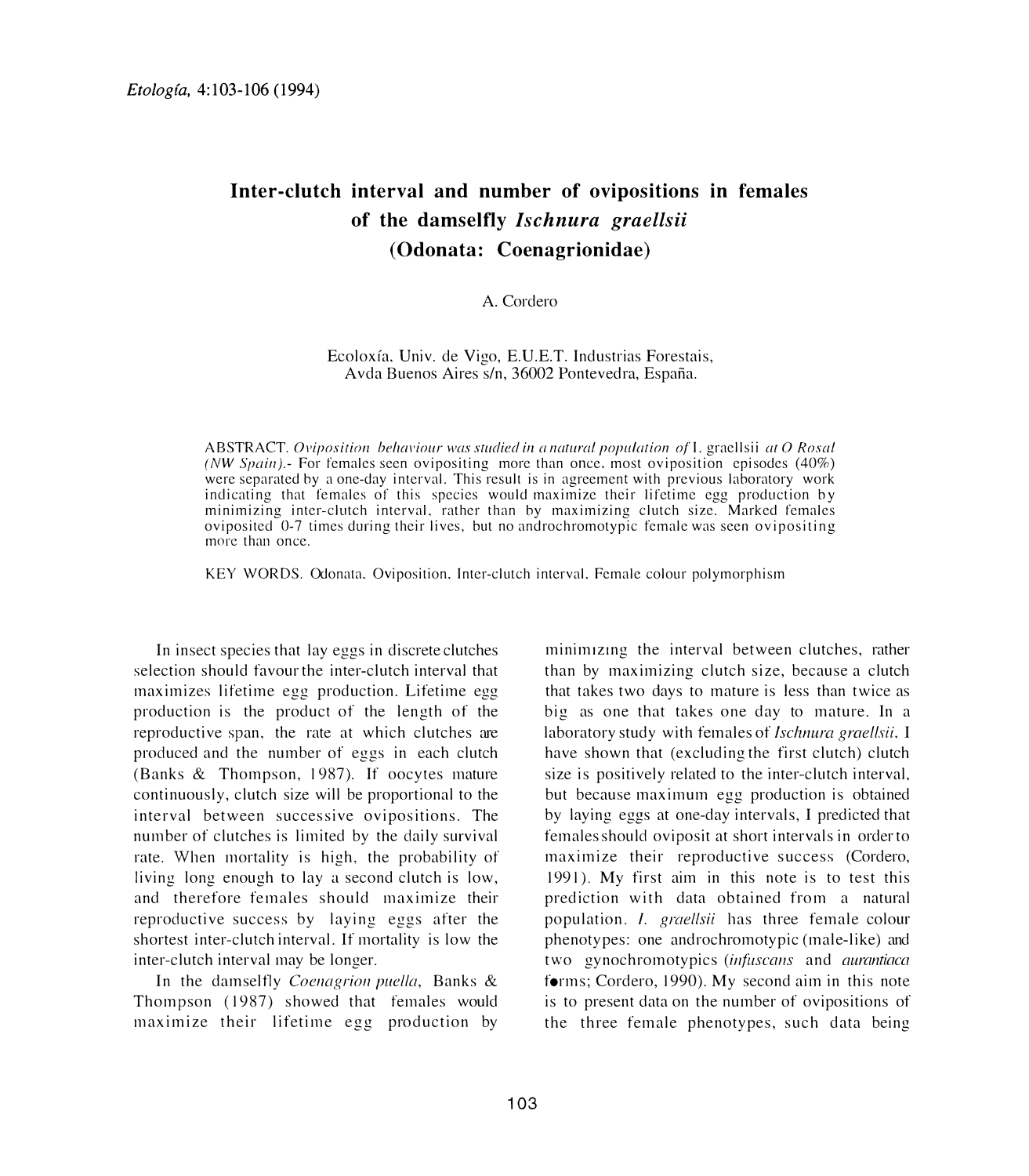

FIGURE 1. *Ischnura graellsii*. The percentage frequency distribution of inter-clutch intervals for all females seen ovipositing more than once.

[Ischnura graellsii. Distribución porcentual de los intervalos entre puestas para todas las hemhras observadas en puesta más de una vez.]

important for the discussion of the maintenance of this colour polymorphism (Cordero, 1992).

During August and September 1990, I carried out a mark-recapture experiment in a natural population of */schnura grae//sii* at O Rosal (Pontevedra, NW Spain. UTM: 29TNG 1742). Females of this species typically oviposit alone on floating vegetation, although very rarely some females submerge completely alone to lay eggs on underwater vegetation (personal observations). A total of 2125 individuals (1055 females) were marked during 29 days (286 h of observation), in order to obtain estimates of population size. survivorship and mating success. The population inhabits an artificial pond of 300 m perimeter. I visited the pond daily from 11 August to 8 September, and walking slowly by the shore I recorded the identification code of each female seen ovipositing (usually by direct observation or using binoculars rather than by capture). Observations were made usually from 7 to 19 h (solar hour), while females oviposited between 9 and 17 h. Detailed methods and a description of the study area are in Cordero ( 1992). I did not record the duration of oviposition. Therefore I assume that all females seen ovipositing one or more times during the same morning laid one clutch of eggs in that day. The minimum inter-clutch interval that could be recorded was therefore one day.

Figure I presents the distribution of inter-clutch intervals for all females seen ovipositing on at least two different days. This figure was computed using 325 inter-clutch intervals recorded from 193 females. As predicted by Cordero (1991), most females (about  $40\%$  of all ovipositions) laid eggs at intervals of one day. The mean±SE inter-clutch interval was  $2.85\pm0.14$  days. On the other hand, taking into account that female daily survival rate was 0.788±0.835 during the period of study (lifetable method; Cordero, 1992), the probability of living long enough to lay eggs with a longer interclutch interval is very low, and is accordingly a second selective force that could favour short interclutch intervals. Nevertheless, a significant number of clutches were laid after intervals longer than one day.

In *Coenagrion puella*, a species that oviposits in tandem (the male holds the female by the prothorax). most clutches (60%) were laid the day following the previous clutch (Banks & Thompson, 1987). *Enallagma hageni* oviposits underwater, a behaviour that can produce a mortality risk to females of 0.06 per oviposition bout, and that favours multiple mating by females, that are "rescued" by males on resurfacing (Fincke, 1986a). Unlike *I. graellsii* and *C. puella, E. hageni* lays eggs at intervals of 5.2±0.54 days (N=73 intervals, Fincke, 1986b). Female *E. hageni* could minimize this risk of mortality by minimizing the number of ovipositions, therefore producing large clutches at long intervals. Nevertheless daily survival rate of *E. hageni* females is very similar to that of *I. graellsii* (0.85; Fincke, 1986b). Therefore the longer interclutch interval of *E. hageni* is not to be explained by a lower survival rate during oviposition. The reason for this different behaviour might be related to the underwater oviposition of *Ena//agmo.* Miller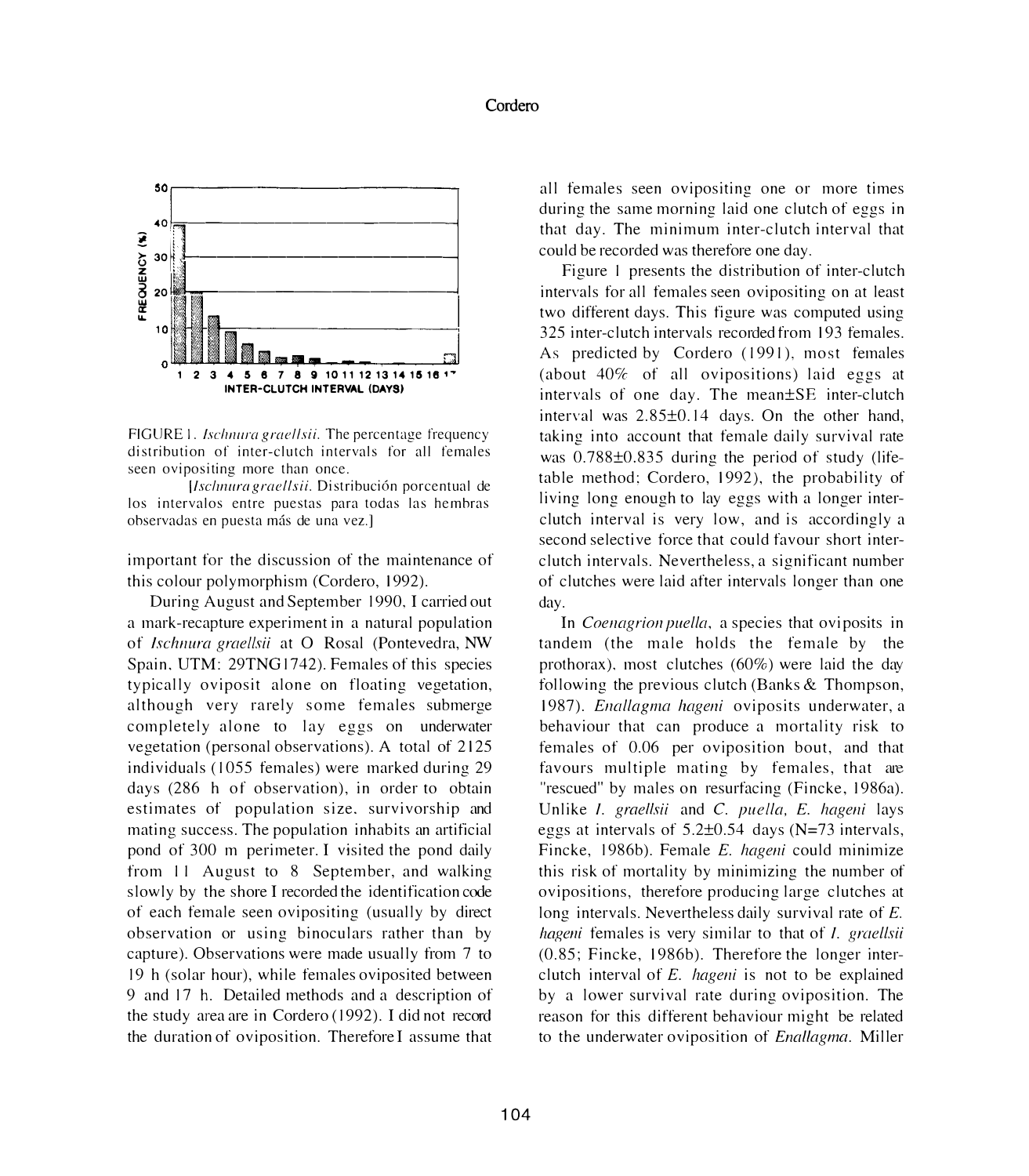

FIGURE 2. The number of ovipositions per female for three female phenotypes or *fschnura graellsii.* Data from 155 females.

[Distribución del número de oviposiciones por hemhra, para los tres fenotipos fcmeninos de *fsc/111.ura graellsii.* Datos de 155 hembras.]

( 1993) has shown that in *Enallagma cyathigerum*  females can suffer oxygen shortage during prolongued underwater oviposition, and that as many as 98% of females may be trapped in the meniscus upon resurfacing. This behaviour might produce physiological stress favouring longer interclutch intervals. Studies on the oviposition behaviour and inter-clutch interval of other species are needed in order to clarify this question.

With regard to the female polymorphism of *I*. *graellsii,* for the subset of females whose mature lifespan was completed during the period of study (155 females; see Cordero, 1992), all phenotypes laid a similar number of clutches (androchromotypics:  $0.59\pm0.51$  (N=17) clutches, *infitscans:* 1.1 ± I .28 ( I 13), *aurantiaca:* 1.20± 1.53 (25); Kruskal-Wallis test= $1.32$ , p=0.52), although no androchromotypic female was seen ovipositing more than once (fig. 2). Taking into account all females marked during this study, the ratio of ovipositing females (59:472:71 for androchromotypics, *infuscans* and *aurantiaca)* was not significantly different from the expected value (60:469:72) derived from the proportion of every phenotype in the population (110:855:132;  $X^2=0.076$ , p=0.96). Cordero (1992) showed that the mating success of androchromotypic females in this population was smaller than that of gynochromotypics (although the reported  $X^2$  value in table 7 of that paper was miscalculated, the correct P-value being 0.091 ). The present results indicate that future studies of the maintenance of female colour polymorphism in this species should be undertaken by measuring the reproductive (oviposition) success of each female phenotype, because mating success alone could be a misleading measure of reproductive success.

#### **Acknowledgements**

Carlo Utzeri, Manuel Ferreras Romero, David J. Thompson and two anonymous referees provided valuable comments on previous drafts of the manuscript.

## **Resumen**

*lntervalo entre puestas y numero de oviposiciones en las hembras de{ caballito de{ diablo* Ischnura graellsii (Odonata: Coenagrionidae).

El comportamiento de oviposición de las hembras de /. *graellsii* ha sido estudiado mediante técnicas de marcaje y observación en una población natural en O Rosal (Pontevedra). La mayorfa de las oviposiciones (40%) fueron realizadas con un intervalo de un dfa. Este resultado concuerdacon las predicciones realizadas previamente a partir de estudios de laboratorio, que habfan indicado que en esta especie las hembras maximizarían su éxito reproductivo minimizando el intervalo entre puestas, en lugar de maximizar el tamafio de cada puesta. Por